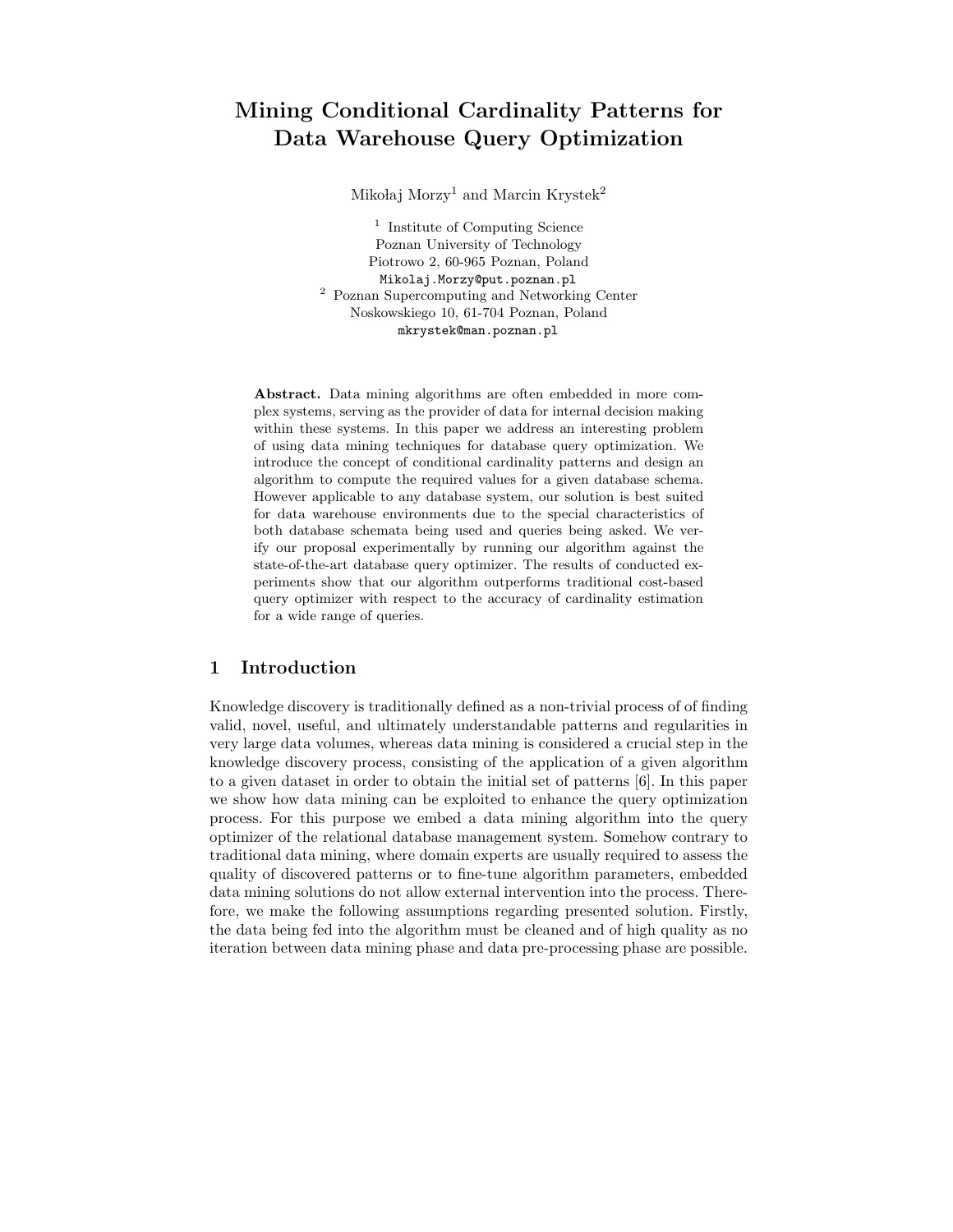The results of embedded data mining algorithm must be represented in the form that allows automatic validation and verification, because all results are being instantly consumed by subsequent process steps and no human validation or verification of patterns is possible. Finally, data mining algorithms being embedded outside of knowledge discovery process must not require sophisticated configuration and parametrization, ideally, these should be either zero-conf algorithms or auto-conf algorithms.

In this paper we present a way to embed a data mining algorithm into the query optimization process in order to enhance the quality of estimates made by the optimizer. We analyze the schema and discover potential join conditions between database tables based on referential constraints. For all tables that can be meaningfully joined, we compute conditional cardinalities. Our method works best in the data warehouse environment. In the case of queries asked against a snowflake schema or star schema, our ability to accurately predict cardinalities of attributes for a fixed set of other attribute values (i.e., a set of dimension attribute values) in the presence of many joins and selection criteria helps to discover better query execution plans. The original contribution of the paper is the following. We develop a simple knowledge pattern, called the conditional cardinality. We design an algorithm that identifies suitable pairs of attributes that should be included in conditional cardinality computation. The identification of these pairs of attributes is performed by mining the database dictionary. Finally, we show how the discovered conditional cardinality counts can be used to better estimate the query result size. We verify our proposal experimentally using the state-of-the-art database query optimizer from Oracle 10g RDBMS to prove the validity and efficacy of the approach.

The paper is organized as follows. In Section 2 we briefly discuss related work. Section 3 introduces the concept of conditional cardinality count. We present our algorithm for computing conditional cardinalities in Section 4 and we report on the results of the experimental evaluation of our proposal in Section 5. We conclude this paper in Section 6 with a brief summary and a future work agenda.

### 2 Related Work

There are numerous works on both query optimization and data mining, but, surprisingly, few works have been published on using data mining techniques to enhance query optimization process [1, 9]. Most research focused on enhancing existing statistics, usually by the means of detailed histograms. An interesting idea appeared in [8], that consisted in using approximate histograms that could be incrementally refreshed to reflect the updates to the underlying data. Specialized histograms for different application domains, have been proposed, including data warehouses. For instance, in [3] the concept of using query results for multidimensional histogram maintenance is raised. The dynamic aspect of histograms is addressed in [5] where the authors develop an algorithm for incremental maintenance of the histogram.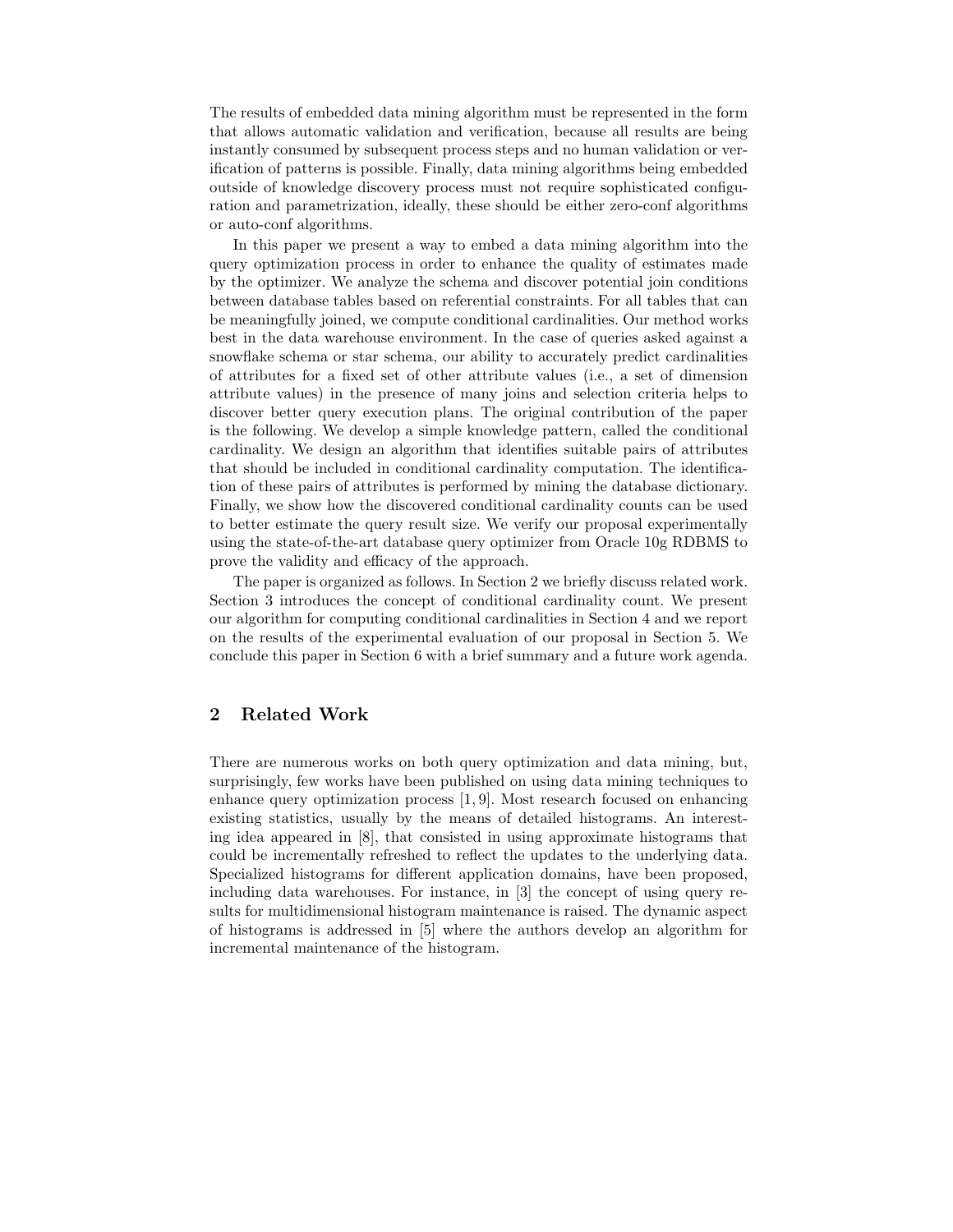Another research domain that influenced our work concerned using complex statistics in query optimization. The use of Bayesian Networks in query optimization is postulated in [7]. The need to reject the attribute value independence assumption is advocated in [10]. Finally, the idea of using query expression statistics for query optimization has been proposed in [2] and a framework for automatic statistics management was presented in [11].

Concepts presented in this paper are similar to the concepts introduced in [4], where the estimation of the aggregated view cardinality is performed using k-dependencies. The main difference is that k-dependencies represent a-priori information derived from the application domain, whereas conditional cardinality patterns are computed automatically from the data.

### 3 Conditional Cardinality

In this section we formally introduce the concept of conditional cardinality patterns. Let R,S denote database relations, and let  $A \in R$ ,  $B \in S$  be attributes A, B of relations R,S, respectively. Let  $val(R.A)$  be the number of distinct values of the attribute  $A$  in relation  $R$ . Traditionally, the selectivity factor for an attribute A is defined as  $sel(R.A) = \frac{1}{val(R.A)}$ . Let n denote the number of tuples resulting from joining relations  $R$  and  $S$  on some equality join condition, presumably, using a foreign key constraint. We are interested in finding the number of distinct values of the attribute B in  $R \bowtie S$  for a fixed value of the attribute A. Let  $\{a_1, a_2, \ldots, a_m\}$  be the values of the attribute A, and let  $card(B|a_i) = |\{t \in R \bowtie S : R.A = a_i\}|$  denote the number of distinct values of the attribute B in  $R \bowtie S$  where  $A = a_i$ .

The conditional cardinality of the attribute  $B \in S$  conditioned on the attribute  $A \in R$  is the averaged number of distinct values of the attribute B appearing in the result of the join  $R \bowtie S$  for a fixed value of A and is given by

$$
card(B|A) = \frac{1}{m} \sum_{i=1}^{m} card(B|a_i)
$$

Using conditional cardinality allows for more accurate estimation of the cardinality of a query. Having computed  $card(B|A)$  we can estimate the size of the result of a query Q of the form SELECT  $*$  FROM R JOIN S WHERE R.A = 'a' AND  $S.B = 'b'$  to be

$$
card(Q) = \frac{sel(R.A) * n}{card(B|A)} \text{ or, equally, } card(Q) = \frac{sel(S.B) * n}{card(A|B)}
$$

Note that we do not consider the quality of the estimation of  $n$ , the cardinality of  $R \bowtie S$  and we do not require a specific type of join (e.g., a natural join or an outer join). Computing all conditional cardinalities between any pair of attributes from the schema is obviously unfeasible and computationally prohibitively expensive. We compute compute conditional cardinalities only for pairs of joinable attributes, i.e., pairs of attributes from tables that can be joined by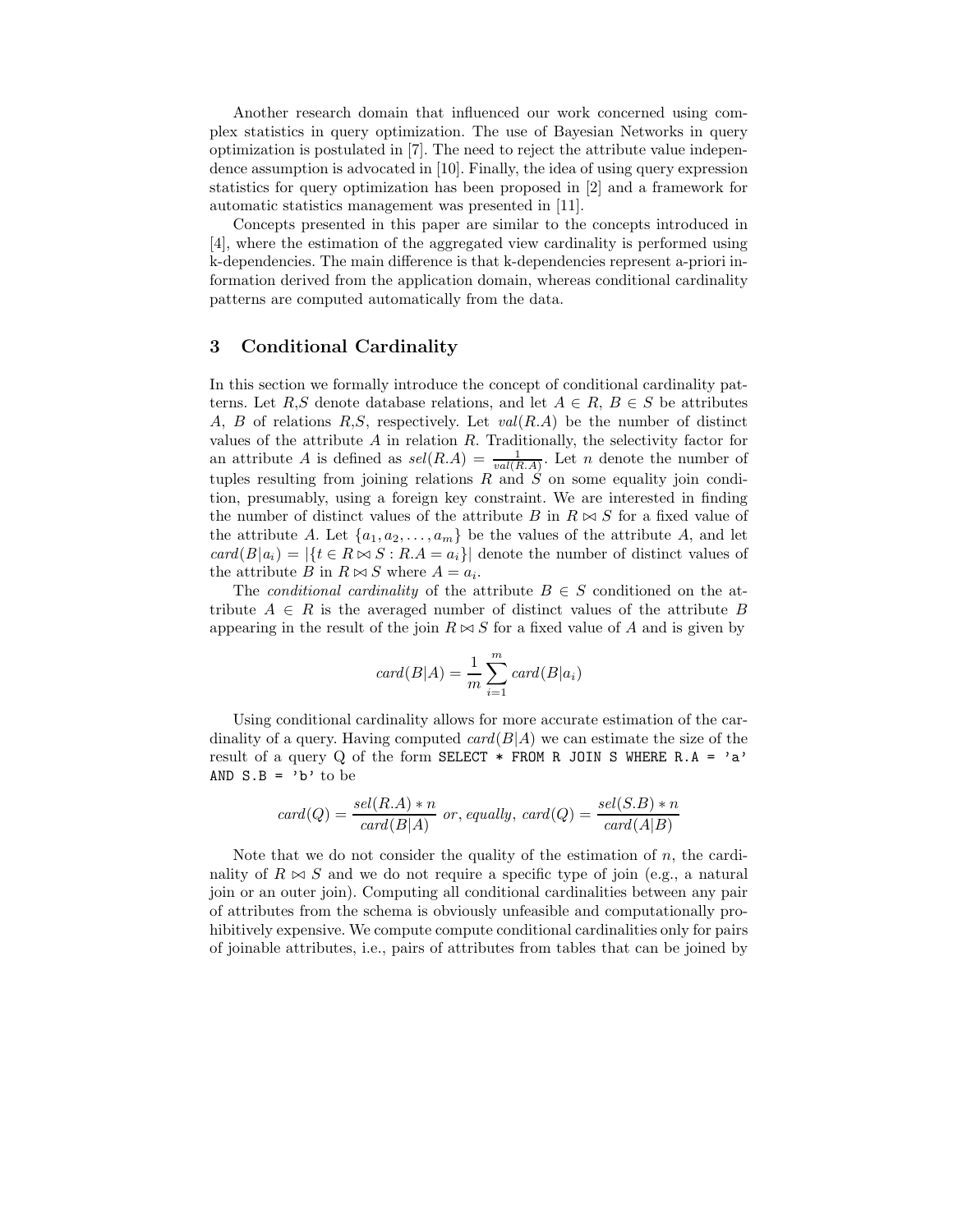one-to-one, one-to-many, or many-to-many relationship. We refer to such conditional cardinalities as conditional cardinality patterns. We are well aware that using a grandiose term pattern to describe such a simple measure may spur criticism and may seem unmerited. We use this term purposefully to stress the fact that these varying counts are fundamental in the entire cardinality estimation procedure.

### 4 Algorithm for estimating query result size

In this section we present an algorithm for estimating the number of tuples returned by an SQL query using conditional cardinality patterns. Our algorithm works under the following three assumptions. Firstly, the database is in either star or snowflake schema. Secondly, only equality conditions are allowed to appear in the query, both for joining tables and for issuing selection criteria. Lastly, queries consist of JOIN and WHERE clauses only, with no subqueries, in-line views, set containment operators, range operators, and such. Below we present the outline of the algorithm. These assumptions reflect the current state of our research, but we expect to relax them as more research is conducted and formulas for arbitrary selection conditions are determined.

#### 4.1 Algorithm steps

- 1. Split attributes from the WHERE clause into two element ordered sets  $S_i$  =  $(A, B)$ . In each pair  $(A, B)$  the attributes must come from different tables, which are dimensions of the same fact table. If, during set creation, this condition can not be ensured, then the left-over attributes should be placed in singleton sets.
- 2. Let n be the number of all fact tables used in join clause of query. All  $n$  fact tables should be ordered in the way that ensures that the i-th fact table will be in one-to-many relationship with  $(i+1)$ -th fact table, for  $i = 1, ..., n$ .
- 3. For each pair of joinable tables, calculate the join cardinality  $N$ . In order to do so, select pairs of attributes from the i-th fact table and one of its dimensions. If it is the first execution of step 3. and step 6. was not executed yet, then N should be equal to the join cardinality of tables from which the attributes come from. Otherwise, if step 6. was executed, N should be equal to the value returned in step 6.
- 4. Let  $A \in R$ .  $C_i$  is an attribute such that:  $C_i \in S_j$ ,  $S_j \neq R$ , where R and  $S_j$  are dimensions of the same fact table and  $C_i$  belongs to the pair of attributes, which were analyzed in the previous iteration of the algorithm. Let  $k$  be the number of such attributes. Then, the selectivity of the attribute A is given by

$$
\max\left\{sel(A), \frac{1}{card(A|C_1)}, \frac{1}{card(A|C_2)}, ..., \frac{1}{card(A|C_k)} \right\}
$$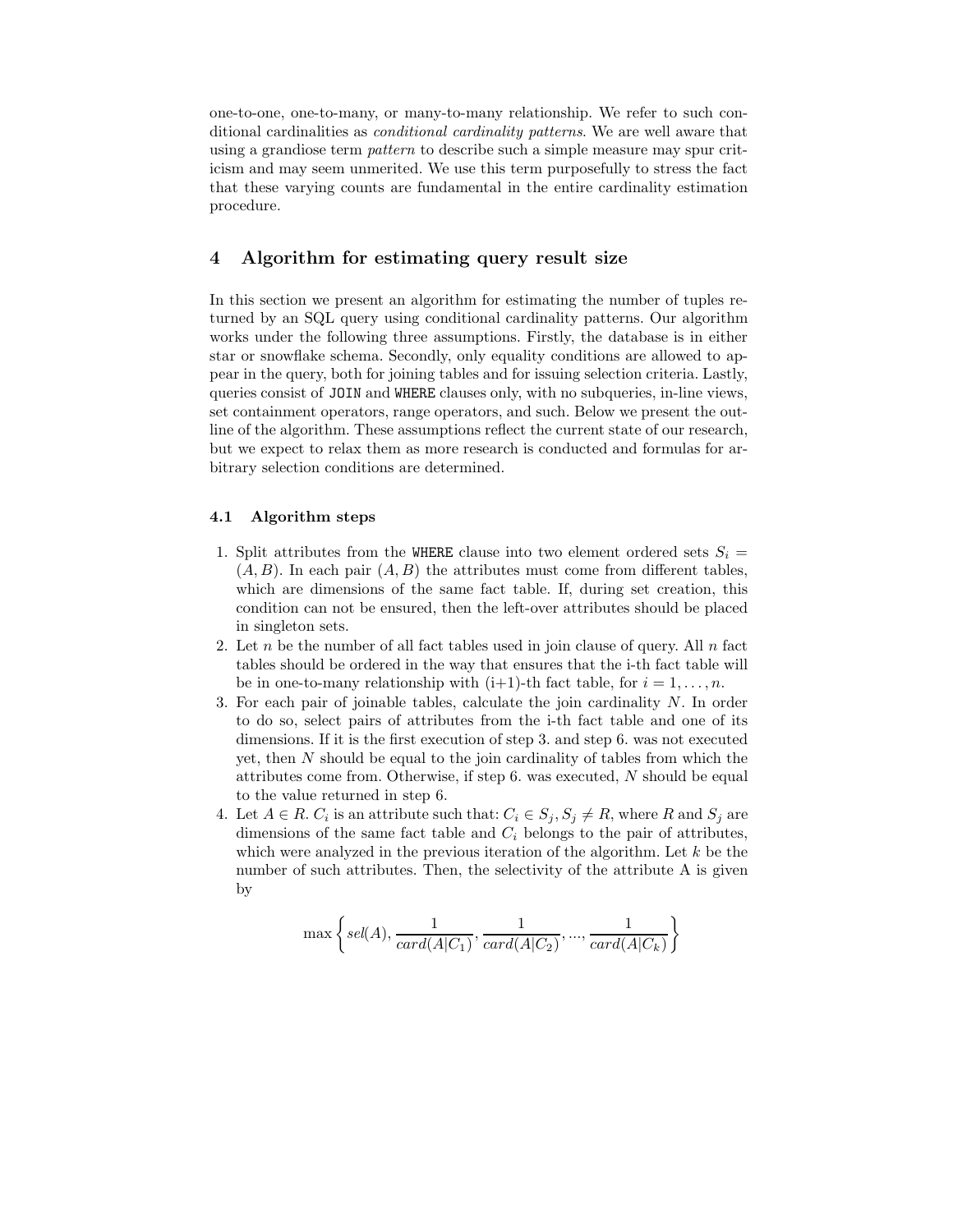5. calculate the cardinality of the result of the query as

$$
L = \frac{N * sel(A)}{card(B|A)}
$$

If the set of attributes has only one element, then L should be computed as  $L = N * sel(A)$ 

- 6. If there are other pairs of attributes that have not been evaluated for the i-th fact table then go to step 3. Perform computation for the next pair of attributes, with the exception that  $N$  should be set to the value returned in step 6.
- 7. If there exist fact tables that have not been analyzed, then let S be a dimensional table joining current i-th fact table with the  $(i+1)$ -th fact table. Let us use the following notation. Let  $n$  denote the number of tuples in the table S, let m denote the number of tuples in the  $(i+1)$ -th fact table. For current value of L, computed in step 6. do:  $L = \frac{L*m}{n}$  and go to step 2.

Computed value L is the estimation of the number of tuples returned by the query.

#### 4.2 Preprocessing

Analyzing database schema is the first step in the preprocessing procedure. The discovery of relationships between user tables is based on data dictionary view. The view contains information about all user table names, constrain names and their types. Because we are looking for tables that are joined by one-to-many or many-to-many relationships, we only consider tables with primary key and foreign key constraints. Data dictionary is looked up in search of the list of tables that remain in a one-to-many or a many-to-many relationship. Cardinality of the result of join operation on two tables is one of the start parameters in estimation algorithm. To avoid computing this value each time the algorithm analyzes a pair of attributes drawn from these tables, we count the cardinality of the join operation and store this value together with table relationship information.

#### 4.3 Gathering statistics

Estimation algorithm is based on statistical information about data stored in the database. Conditional cardinality patterns are an extension of traditional statistics gathered in database dictionary. The estimation process makes an implicit assumption that values of all attributes have constant distribution. This assumption is seldom true. Disjunctive attribute values distort estimation process, so we have decided to identify such values and process them in a special way. Let  $c_i = |\{r \in R : r.A = a_i\}|$  denote the number of tuples in the relation R, for which the attribute A has value  $a_i$ , and let p denote the threshold above which an attribute value is considered disjunctive. Let  $\bar{c} = \frac{1}{m} \sum_i c_i$  be the average number of tuples for one distinct value of the attribute A, and let  $\sigma_c$  be the standard deviation of  $c$  computed over all possible values of the attribute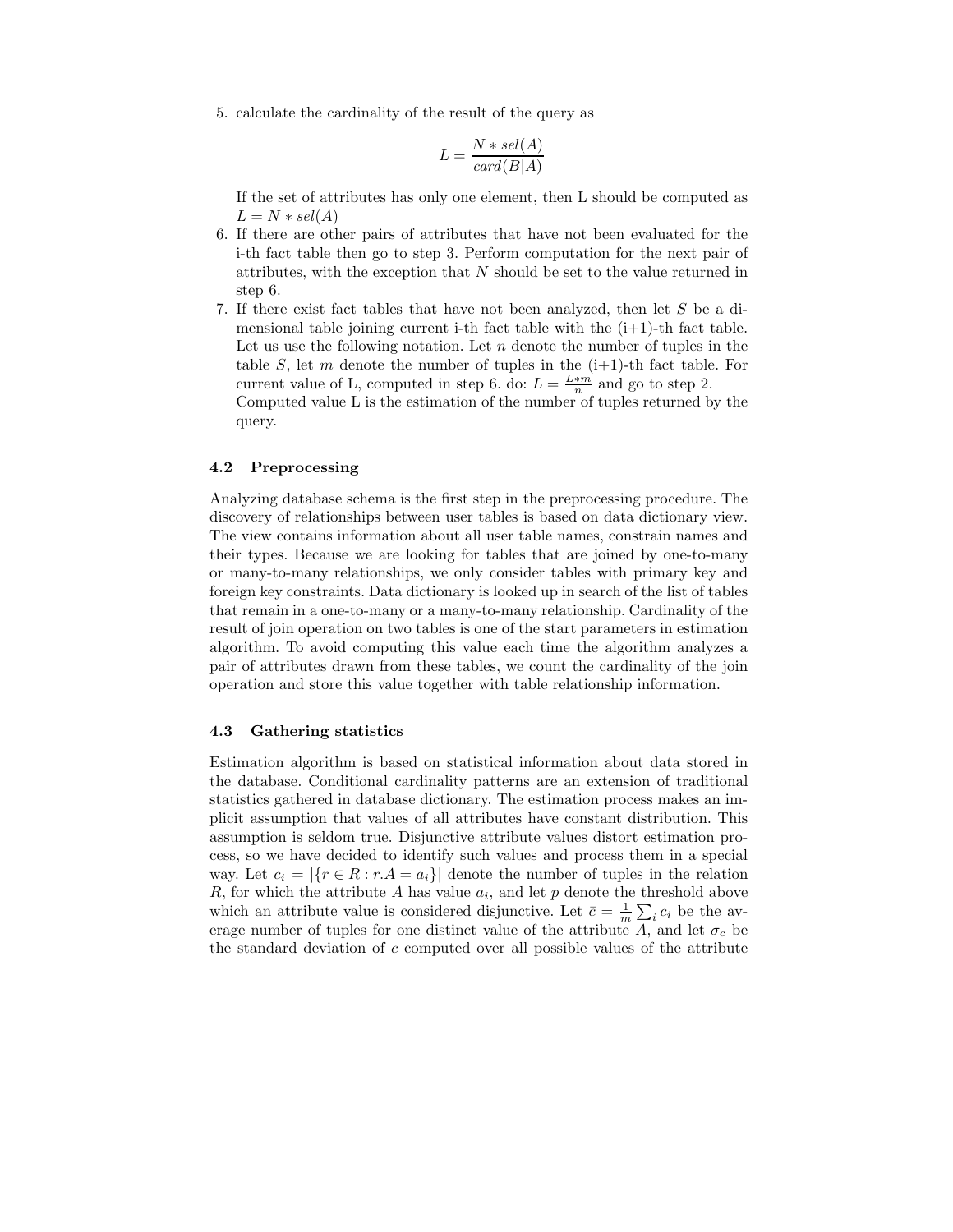A. For each  $A \in R$  and for each value  $a_i$  of A we compute the z-score of c. If z-score falls outside of the range  $\langle -p, p \rangle$ , then we consider the value  $a_i$  of the attribute  $A$  as disjunctive. The choice of  $p$  is arbitrary and should be guided by the Chebyshev's inequality which states that "no more than  $\frac{1}{k^2}$  of the values are more than k standard deviations from the mean". The user should set the value of p accordingly to the desired sensitivity to atypical attribute values. For all attributes we collect information about the number of its distinct values. We also gather information about minimum, maximum and average value of each numerical attribute.

#### 4.4 Conditional cardinality

Condition cardinality is computed for each ordered pair of attributes  $(A, B)$ . Pair generation process must ensure that both attributes belong to different relations which remain in one-to-many or many-to-many relationship. Relation pairs and correct attributes can be chosen based on information gathered during preprocessing procedure. By creating a cartesian product of attributes, one can easily find all possible pairs of attributes of the two relations. Because pairs are ordered and  $(A, B) \neq (B, A)$ , so for each pair we must also create its mirror pair, by inverting attribute positions in the pair. Finally, for each pair we check if the first attribute in the pair has any disjunctive value. If so, then this pair is cloned and saved with annotation about which disjunctive value it applies to. Otherwise the pair is saved without any annotation. Condition cardinality is computed accordingly to its definition from Section 3 for each pair of attributes. If a pair has an annotation about disjunctive value of its first attribute, then condition cardinality is computed as the number of distinct values of second attribute in a joined result relation, where the first attribute is equal to the annotated value.

#### 4.5 Query generator

Query generator is a simple tool, prepared specially for the experiment. Queries created by the generator consist of three clauses: a SELECT, JOIN and WHERE clauses. The complexity of the last two clauses is controlled by input parameters. From all available tables one table is randomly chosen and it is inserted into the query's JOIN clause. If this table is a fact table, then all its dimensions are also inserted in the JOIN clause. Next, we choose some other fact table that can be joined with current one (fact tables are in a many-to-many relationship) and repeat the insertion procedure. If the next fact table does not exist or the JOIN clause is long enough, then we assume that generation of the JOIN clause is finished. For each table in the JOIN clause we select all attributes that meet our requirements. To satisfy each condition type cardinality, some attributes are taken randomly from this set, and put in the query's WHERE clause in an appropriate form. Finally, the SELECT clause consists of one random attribute form each table in the query's JOIN clause.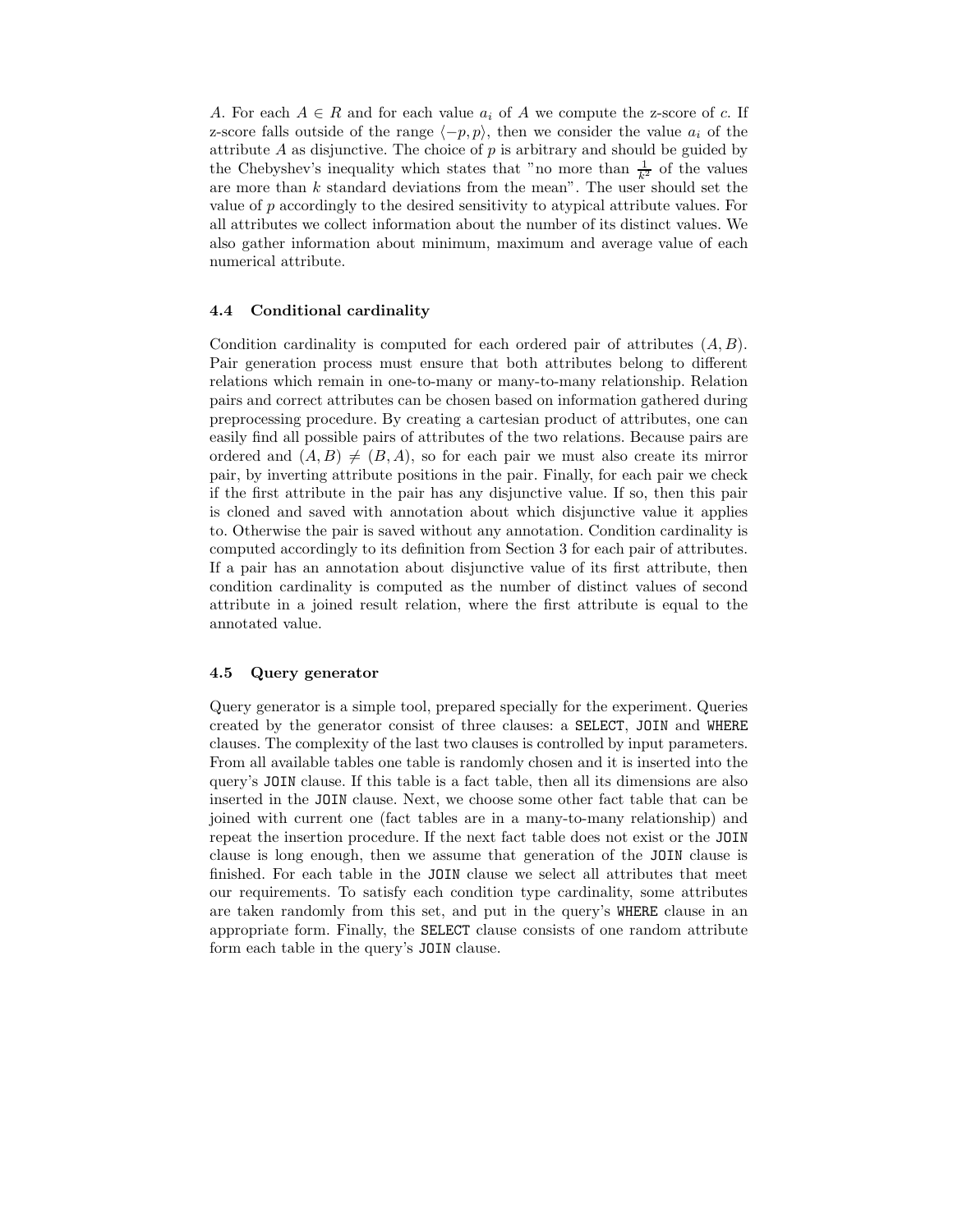## 5 Experiments

The first goal of the experiment was to prove the existence of correlation between the estimated and the real number of tuples. The second goal of the experiment was the comparison of the accuracy gained by using conditional cardinality patterns with the accuracy of the leading commercial solution. As our testbed we have chosen Oracle 10g database management system. All experiments were conducted on a PC with openSUSE 10.2 GNU/Linux and Oracle 10g Enterprise Edition 10.2 database. All queries were generated on top of the default Sales History (SH) data warehouse schema pre-installed in the database. Because of time and technical constraints, the size of the default SH schema was reduced. All tuples from SALES table were grouped by customer id, and only groups counting between 4 and 70 tuples were retained. Next, we have reduced sizes of all dimension tables by deleting tuples missing from SALES table. Statistics of the original and reduced SH schema are presented in Table 1.

| table            | size before reducing size after reducing |       |
|------------------|------------------------------------------|-------|
| COUNTRIES        | 23                                       | 18    |
| <b>CUSTOMERS</b> | 55500                                    | 1808  |
| PRODUCTS         | 72                                       | 72    |
| <b>CHANNELS</b>  | 5                                        |       |
| TIMES            | 1826                                     | 1431  |
| PROMOTIONS       | 503                                      |       |
| <b>SALES</b>     | 918843                                   | 75922 |
| COSTS            | 82112                                    | 81425 |

Table 1. Statistics of the SH schema

During the experiment 130 different queries were generated, 44 among them returned at least one tuple and 86 returned no tuples. Query generator allowed only for equality conditions in generated queries. Equality conditions are very selective, therefore, the number of conditions allowed in the WHERE clause was set to 10% of all attributes that could have been used in the clause. On average, this setting resulted in WHERE clauses of 6 conditions (not including table join conditions). To ensure optimal conditions for Oracle optimizer all possible statistics were gathered for schema SH. For the estimation algorithm, detail information about table attributes was gathered, as described above, and conditional cardinality for all possible pairs of attributes was computed.

For each query we compute three values: the true number of tuples returned by the query (denoted real), the estimated number of tuples using condition cardinality patterns (denoted cond.card), and the number of tuples estimated by the Oracle optimizer (denoted oracle). Estimations vary from 0 to over 15 000 000. To present results in a more readable form, queries were divided into bins, depending on the their true cardinality. The first bin contains queries that return no rows, the second bin contains queries returning up to 100 rows, the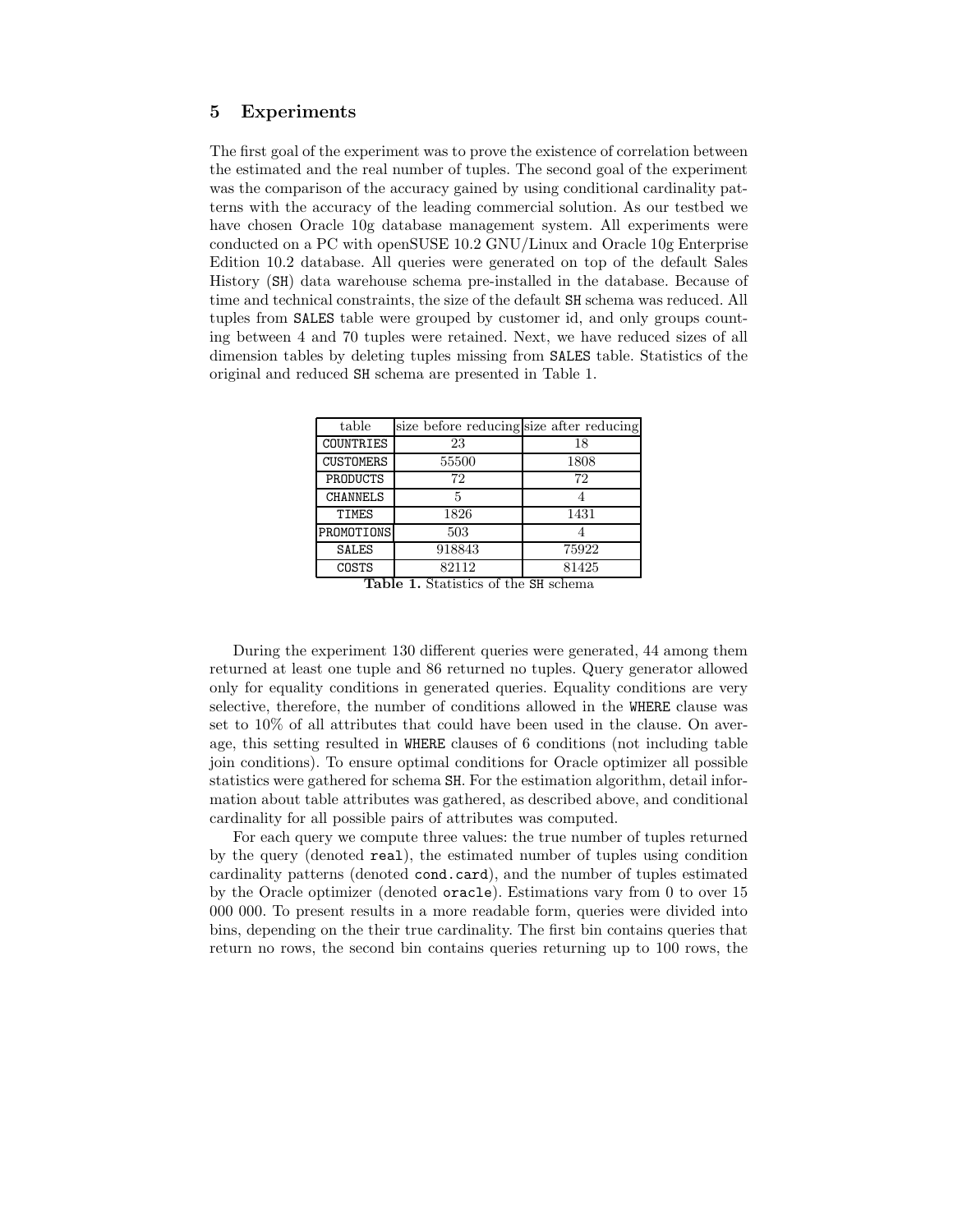third bin contains queries returning up to 1000 rows, and so on. For each bin data aggregation was performed in the following way: evaluated values were scaled relatively to the biggest value from the bin. This dominating value was assumed to represent 100%, and the remaining two values were calculated as the percentage of the biggest value. The results depicted in Figure 1 are averaged over all queries.



Fig. 1. Precision of cardinality estimates

Based on data received from the test, the Pearson correlation coefficient has been computed between true (random variable  $X$ ) and estimated (random variable Y) number of returned tuples. The correlation coefficient is  $r_{XY} = 0.978$ . To prove that the correlation is statistically significant, a t-test has been performed with the null hypothesis  $H_0$  of  $r_{XY}$  being insignificant. For the confidence range of 99% the critical value is  $t_0 = 2.6148$ , whereas the t statistics yields

$$
t = \frac{r_{XY}}{1 - r_{XY}^2} * \sqrt{n - 2} = 52.75
$$

Because  $t > t_0$ , we reject the null hypothesis and we embrace the opposite hypothesis of the correlation coefficient being significant.

In our experiment many queries return no rows. To assure that a large fraction of random variable  $X$  values being 0 does not bias the test, we have repeated it for only non-zero values of the variable  $X$ . This time the Pearson correlation coefficient was  $r'_{XY} = 0.982$  and the t-statistics as  $t' = 33.91$ , so the null hypothesis could have been rejected with confidence level of 99%.

Figure 2 presents mistakes committed by estimations. Based on results from Figure 1, each mistake was calculated as the absolute difference between true query cardinality and the respective estimation. To compare the quality of estimates generated by condition cardinality patterns and the Oracle optimizer let us use the following notation. Let  $x$  denote the true number of tuples returned by the query, let  $y$  denote the number of tuples estimated by using condition cardinality patterns, and let z denote the number of tuples estimated by the Oracle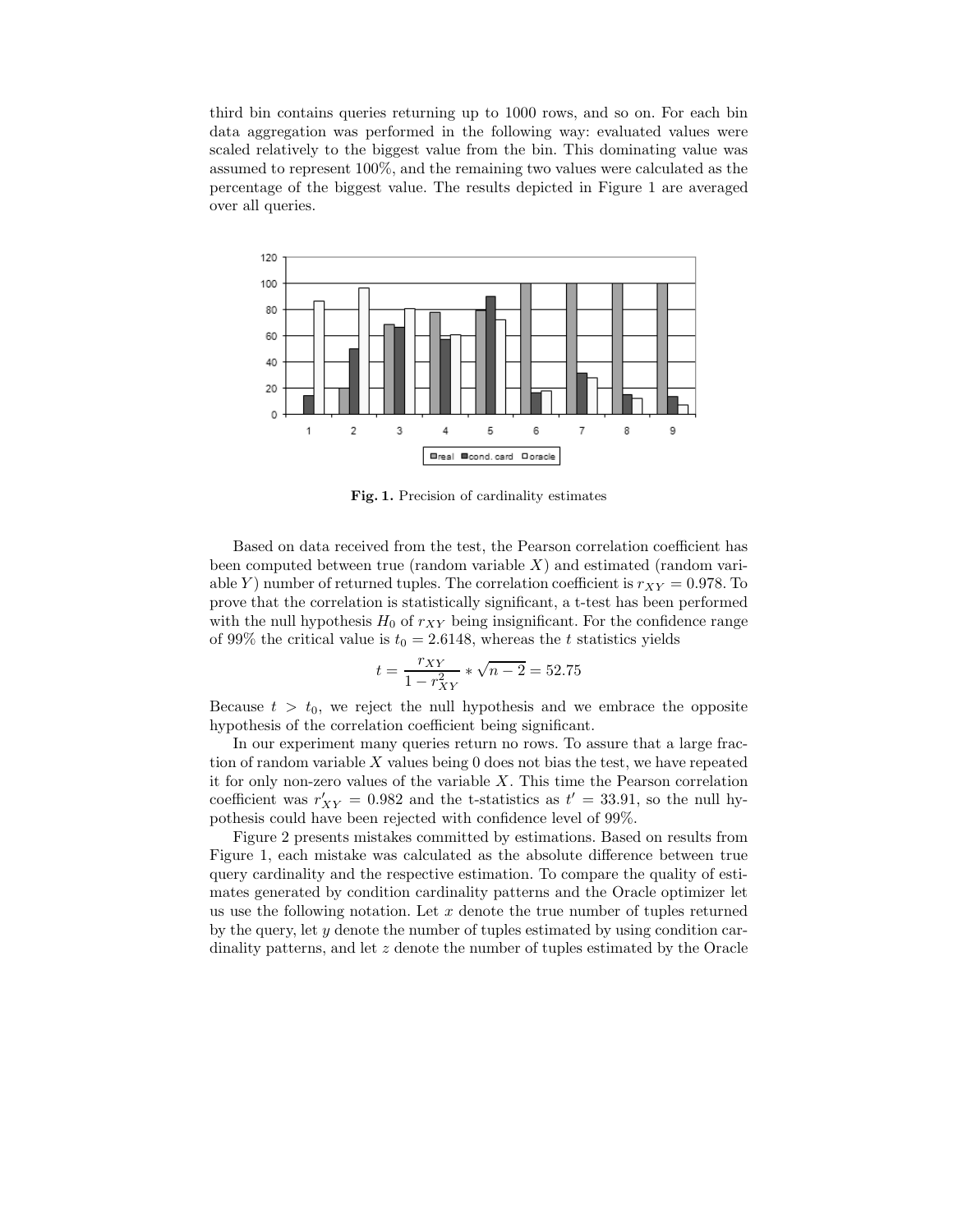

Fig. 2. Comparison of estimate differences

optimizer. In addition, let  $\Delta$  be the measurement of estimation quality defined as follows:  $\Delta_{xy} = |x - y|$  and  $\Delta_{xz} = |x - z|$ . All estimates tend to minimize the difference  $\Delta$ , therefore, for each comparison we find the winner as follows: if  $\Delta_{xy} < \Delta_{xz}$  then condition cardinality estimation wins, otherwise if  $\Delta_{xz} < \Delta_{xy}$ , then the Oracle optimizer wins, otherwise if  $\Delta_{xy} = \Delta_{xz}$ , then we announce the tie. Table 2 summarizes the comparison of the condition cardinality estimation with the Oracle optimizer estimation as the number of wins, losses, and ties.

| returned rows $\Delta_{xy} < \Delta_{xz} \Delta_{xz} < \Delta_{xy}$ total |    |    |  |
|---------------------------------------------------------------------------|----|----|--|
| $x=0$                                                                     |    |    |  |
| $x\neq 0$                                                                 | 29 | 15 |  |
| total                                                                     |    |    |  |

Table 2. Comparison of condition cardinality with the Oracle optimizer

We can conclude that for 78% of queries condition cardinality estimates are better than the Oracle optimizer. On the downside, we have noticed that when conditional cardinality method miscalculates the cardinality of the query result, usually, the committed error is much larger than the error made by the Oracle query optimizer. We attribute this to the way conditional cardinality is propagated through conditions in the query. When a mistake is made early in the estimation process, this mistake is amplified by subsequent estimations for the remaining selectors, which results in rather a formidable error.

# 6 Conclusions

In this paper we have used data mining for the query optimization process. We have developed a simple knowledge model, conditional cardinality patterns, and